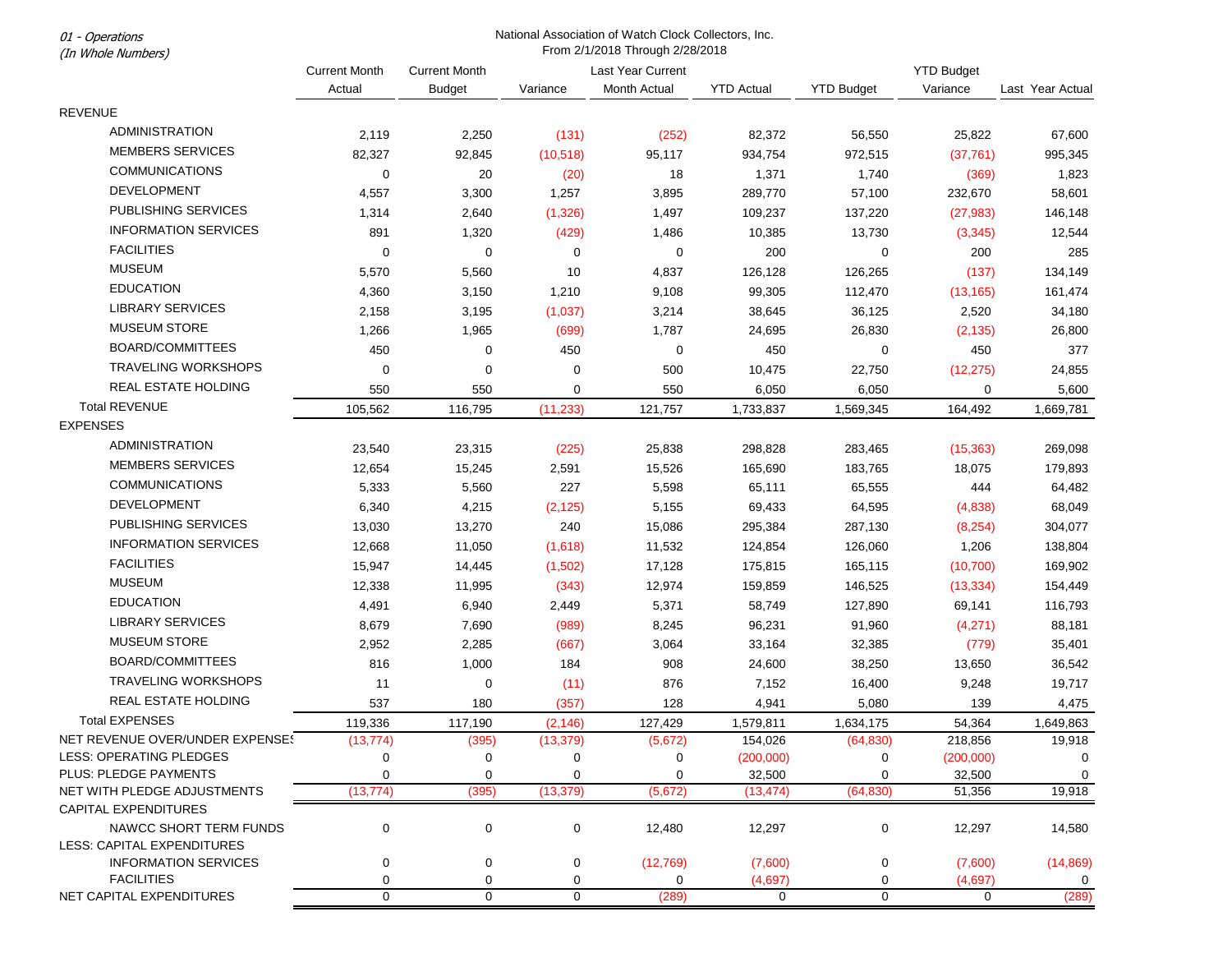02 - Temp Funds (In Whole Numbers)

## National Association of Watch Clock Collectors, Inc. From 2/1/2018 Through 2/28/2018

|                                 | <b>Current Month</b><br>Actual | <b>Current Month</b> | <b>Last Year Current</b> |                     |                   | <b>YTD Budget</b> |           |                  |
|---------------------------------|--------------------------------|----------------------|--------------------------|---------------------|-------------------|-------------------|-----------|------------------|
|                                 |                                | <b>Budget</b>        | Variance                 | <b>Month Actual</b> | <b>YTD Actual</b> | <b>YTD Budget</b> | Variance  | Last Year Actual |
| <b>REVENUE</b>                  |                                |                      |                          |                     |                   |                   |           |                  |
| <b>ADMINISTRATION</b>           | 42                             | 280                  | (238)                    | 87                  | 4,476             | 3,080             | 1,396     | 10,885           |
| <b>MEMBERS SERVICES</b>         | $\Omega$                       | 0                    | $\mathbf 0$              | $\mathbf 0$         | $\mathbf 0$       | 0                 | 0         | 200              |
| <b>DEVELOPMENT</b>              | $\Omega$                       | 1,200                | (1,200)                  | 0                   | 6,250             | 18,800            | (12, 550) | 6,259            |
| <b>PUBLISHING SERVICES</b>      | 1,227                          | 0                    | 1,227                    | $\Omega$            | 9,173             | 1,200             | 7,973     | $\Omega$         |
| <b>FACILITIES</b>               | 1,000                          | 0                    | 1,000                    | (2,450)             | 116,500           | $\mathbf 0$       | 116,500   | 32,813           |
| <b>MUSEUM</b>                   | 5,586                          | 160                  | 5,426                    | 6,185               | 36,898            | 1,760             | 35,138    | 27,125           |
| <b>EDUCATION</b>                | $\mathbf 0$                    | 0                    | 0                        | 0                   | 12,500            | 2,000             | 10,500    | 12,566           |
| <b>LIBRARY SERVICES</b>         | 27                             | 900                  | (873)                    | 2,123               | 8,182             | 9,800             | (1,618)   | 15,622           |
| <b>BOARD/COMMITTEES</b>         | $\overline{7}$                 | 80                   | (73)                     | 2,592               | 38,533            | 11,380            | 27,153    | 52,686           |
| <b>Total REVENUE</b>            | 7,889                          | 2,620                | 5,269                    | 8,536               | 232,513           | 48,020            | 184,493   | 158,157          |
| <b>EXPENSES</b>                 |                                |                      |                          |                     |                   |                   |           |                  |
| <b>ADMINISTRATION</b>           | $\mathbf 0$                    | 0                    | $\mathbf 0$              | 0                   | 1,870             | 2,100             | 230       | 3,334            |
| DEVELOPMENT                     | 530                            | 1,500                | 970                      | 1,840               | 2,992             | 42,600            | 39,608    | 8,096            |
| PUBLISHING SERVICES             | 500                            | 0                    | (500)                    | 0                   | 4,399             | 1,100             | (3,299)   | 12               |
| <b>FACILITIES</b>               | 0                              | 0                    | $\mathbf 0$              | $\Omega$            | 134               | 0                 | (134)     | $\mathbf 0$      |
| <b>MUSEUM</b>                   | 187                            | 0                    | (187)                    | 282                 | 19,262            | 3,970             | (15, 292) | 13,033           |
| <b>EDUCATION</b>                | $\mathbf 0$                    | 0                    | $\mathbf 0$              | 4,416               | 14,855            | 10,800            | (4,055)   | 6,642            |
| <b>LIBRARY SERVICES</b>         | 660                            | 980                  | 320                      | 702                 | 9,746             | 10,820            | 1,074     | 6,778            |
| <b>BOARD/COMMITTEES</b>         | (81)                           | 0                    | 81                       | $\mathbf 0$         | 53,416            | 8,320             | (45,096)  | 43,924           |
| <b>Total EXPENSES</b>           | 1,796                          | 2,480                | 684                      | 7,239               | 106,674           | 79,710            | (26, 964) | 81,820           |
| NET REVENUE OVER/UNDER EXPENSE! | 6,093                          | 140                  | 5,953                    | 1,297               | 125,839           | (31,690)          | 157,529   | 76,337           |
| <b>CAPITAL EXPENDITURES</b>     |                                |                      |                          |                     |                   |                   |           |                  |
| TEMP RESTRICTED FUNDS           | $\mathbf 0$                    | 0                    | 0                        | 11,052              | 24,876            | 0                 | 24,876    | 64,136           |
| LESS: CAPITAL EXPENDITURES      |                                |                      |                          |                     |                   |                   |           |                  |
| <b>FACILITIES</b>               | $\mathbf 0$                    | 0                    | 0                        | (11,052)            | (275)             | 0                 | (275)     | (64, 136)        |
| <b>LIBRARY SERVICES</b>         | $\Omega$                       | 0                    | 0                        | $\mathbf 0$         | (24, 601)         | 0                 | (24,601)  | 0                |
| NET CAPITAL EXPENDITURES        | $\Omega$                       | $\Omega$             | $\Omega$                 | $\Omega$            | $\mathbf 0$       | $\mathbf{0}$      | $\Omega$  | $\mathbf 0$      |